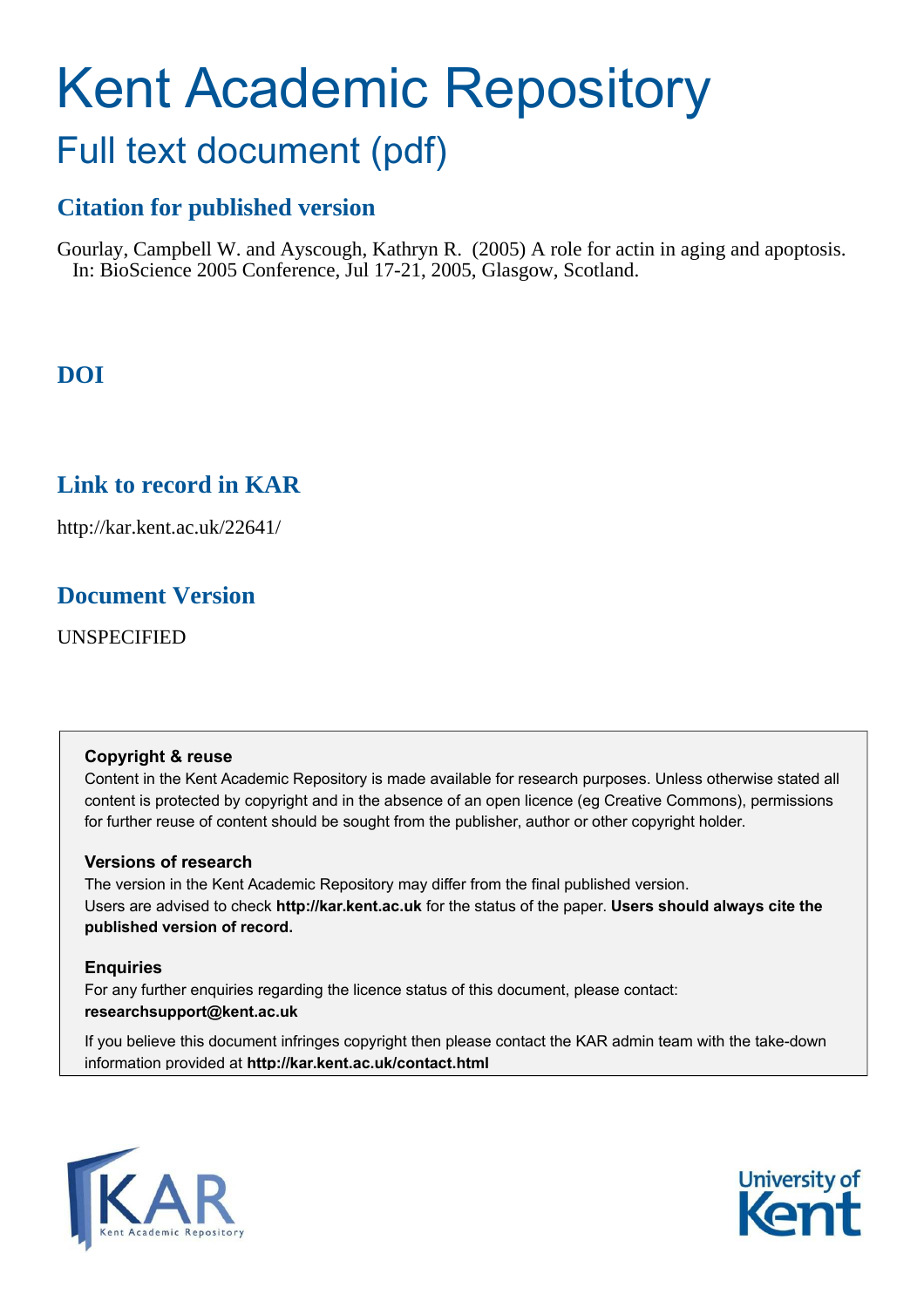## **A role for actin in aging and apoptosis**

#### **C.W. Gourlay and K.R. Ayscough<sup>1</sup>**

Department of Molecular Biology and Biotechnology, Firth Court, University of Sheffield, Western Bank, Sheffield S10 2TN, U.K.

#### **Abstract**

The actin cytoskeleton is central to many cell processes including membrane trafficking and generation of cell polarity. We have identified a role for actin in cell death and in promoting longevity of the budding yeast, *Saccharomyces cerevisiae*. Aging in yeast appears to occur via an apoptotic-like pathway with changes including DNA fragmentation, loss of mitochondrial membrane permeability, increase in levels of ROS (reactive oxygen species) and exposure of phosphatidylserine in the outer leaflet of the plasma membrane. This pathway can be induced by alterations in actin dynamics, such that reduced dynamics correlates with increased levels of ROS and decreased viability. Conversely, increased actin dynamics correlates with low ROS levels and increased survival. Our current studies have focused on identifying pathways which couple changes in actin dynamics to cell death.

#### **Introduction**

The yeast actin cytoskeleton is an essential structure that is organized into two major structures that can be visualized by fluorescence microscopy of rhodamine phalloidin stained cells [1]. Aligned along the mother bud axis are actin cables, bundles of long actin filaments which serve as tracks for the movement of secretory vesicles and organelles including mitochondria, peroxisomes and vacuoles [2]. The other main actin structures are the cortical actin patches. These are visualized as small dots, which are highly polarized to the buds of growing cells. Cortical actin patches are proposed to be sites of endocytosis [3]. Both actin structures are disrupted by the actin monomer-sequestering drug latrunculin-A, indicating they are highly dynamic [4]. Indeed, the dynamic state of F-actin is considered central to its ability to perform in all its known functions in yeast. Addition of actin-stabilizing drugs, or the introduction of mutations which reduce actin dynamics, both lead to decreased cell viability, indicating the importance of maintaining the dynamic stage of the actin cytoskeleton. Our investigations into the effects of altering actin dynamics have led us to demonstrate that such changes are able to modulate the level of ROS (reactive oxygen species) in a cell, and consequently to lead to cell death via an apoptoticlike pathway [5].

There are two main reasons that advances in this field have come from studies in yeast. First, there is a single actin gene (*ACT1*) that can be readily mutated and expressed as the sole form of actin in the cell [6]. Therefore it is possible to study the effect of single-point mutations, and there are a plethora of actin mutants that have been generated and characterized [7]. Secondly, as in other eukaryotes, the central organelle for the production of damaging ROS is the mitochondrion. However, yeast are able to grow in both fermentative and non-fermentative states, only the latter of

would be lethal, are open to study in this highly manipulable organism. **Yeast apoptosis and aging** Yeast normally grows as a clonal colony and each cell is

which requires a functioning mitochondrion. So, defects that disrupt mitochondria, and which in many other cell types

surrounded by its own progeny. Each budding event leads to a birth scar on the mother and eventually this impacts on the integrity of the cell surface (the average wild-type cell can produce approx. 25 daughter cells). Daughter cells selectively inherit undamaged mitochondria [8] and receive new cellwall material [9] and so each daughter is effectively 'born' at age 0. Continual exposure of a cell to ROS and the increasing inability to withstand ROS with age results in the accumulation of damaged cell components in mother cells. In order to preserve her own gene pool it becomes more beneficial for a mother cell to die than to utilize increasingly scarce nutrients for her own growth.

As in mammalian cells, apoptotic yeast cells show mitochondrial depolarization, high levels of ROS, DNA fragmentation and phospholipid exposure at the plasma membrane. Exposure of yeast to low levels of hydrogen peroxide, depletion of glutathione or expression of the mammalian *bax* gene induces apoptosis, accompanied by an increase in ROS. The role of the yeast caspase-like protein Yca1p is less clear, although there is evidence that caspase-dependent cell-death pathways are present and contribute to cell death [10]. Finally, an apoptosis-inducing factor (Aif1) is present in yeast and shares characteristics with its mammalian counterpart [11]. There are two main measures of aging in yeast: chronological aging considers the longevity of non-dividing cells (this is considered to be equivalent to post-mitotic aging in higher eukaryotes) [12]; and replicative aging is an assessment of the number of daughters generated from a mother cell [13]. In both cases, it is clear that build-up of ROS and redox regulation is a key factor in determining lifespan [14,15]. Importantly, deletion of superoxide dismutase or catalase genes shortens the lifespan of yeast, whereas the antioxidant

Key words: actin, aging, apoptosis, mitochondrion, programmed cell death, senescence. Abbreviations used: PDE2, phosphodiesterase 2; ROS, reactive oxygen species; VDAC, voltagedependent anion channel.

<sup>1</sup> To whom correspondence should be addressed (email k.ayscough@sheffield.ac.uk).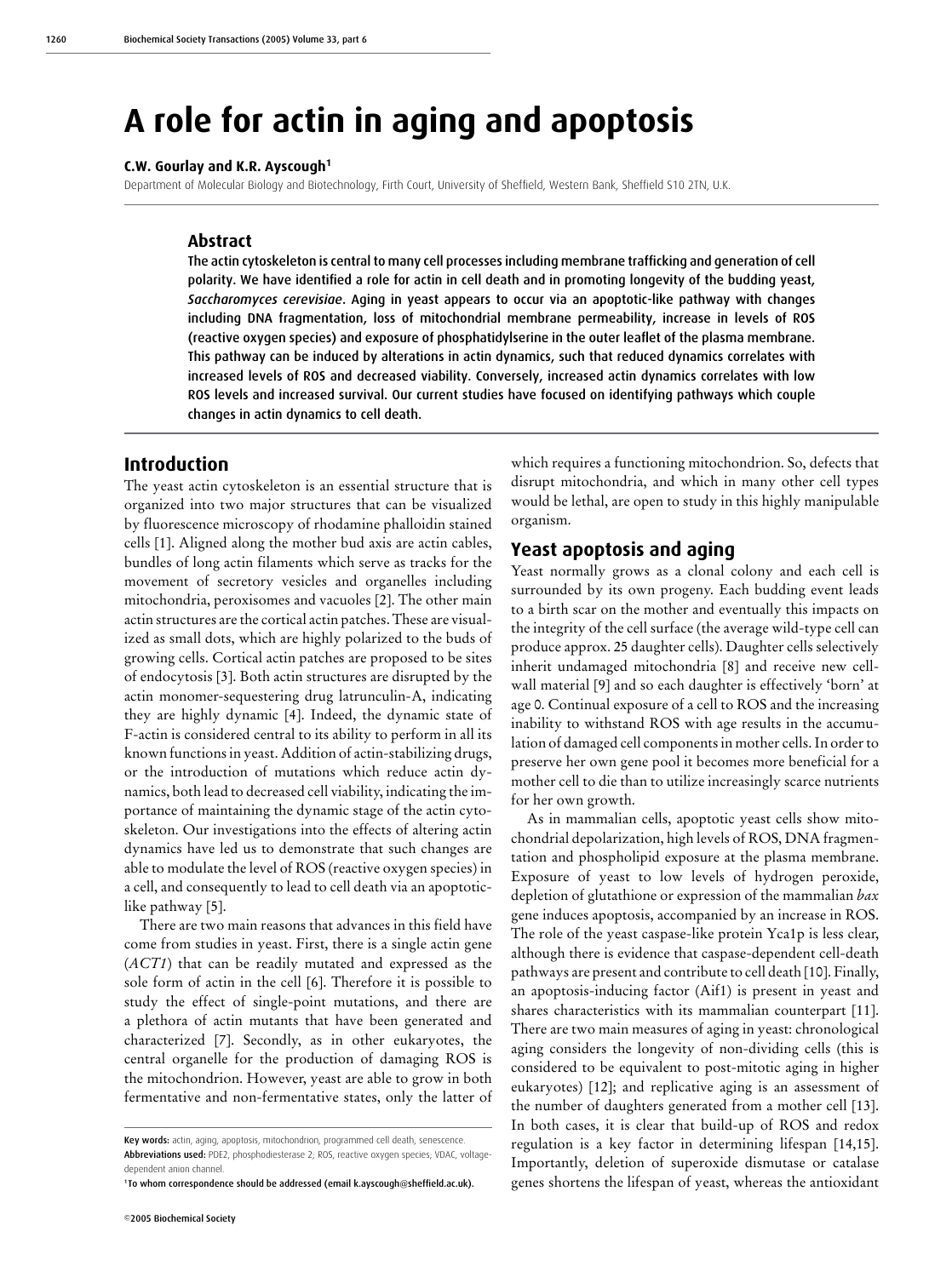#### Figure 1 | Actin dynamics correlates with viability and production of ROS

Upper panels show the actin cytoskeleton stained with rhodamine-phalloidin in 5-day-old cultures of wild-type cells, *act1-157* cells (exhibiting increased actin dynamics) and *act1-159* cells (exhibiting reduced actin dynamics). Lower panels show, for the same strains, flow cytometric analysis to measure  $H_2O_2$  levels as an indicator of ROS accumulation. Beneath these panels are the viabilities recorded for each strain.



glutathione increases yeast lifespan as a result of reducing ROS levels.

#### **Evidence that actin dynamics can trigger yeast programmed cell death**

The central finding of the studies in yeast is that changes that decrease actin turnover, and that lead to the accumulation of large aggregates of F-actin, trigger an increase in the levels of ROS in the cytosol. Decreases in turnover could be induced by specific point mutations in actin that affect nucleotide exchange, by addition of the actin-stabilizing drug jasplakinolide, and in aged cells (Figure 1) [5]. Conversely, increased actin turnover, which can be induced by mutations in actin or by deletion of the gene for the actin-bundling protein Scp1p, leads to decreased production of ROS and, in turn, to increased viability [5]. Indeed, deletion of Scp1p is able to increase lifespan in both dividing and non-dividing yeast cells. Importantly, disruption of mitochondrial function prevented the accumulation of ROS in cells that exhibited reduced actin dynamics, which demonstrated that mitochondria are the source of the ROS. In addition, these cells still had aberrant actin aggregates, which showed that changes in actin in the absence of mitochondrial function do not themselves elicit the cell-death phenotype. The fact that alterations in actin dynamics can both increase and decrease levels of detectable ROS has led to the hypothesis that the actin cytoskeleton could act as a regulator for ROS release from the mitochondrion.

#### **Mechanisms coupling changes in actin dynamics to cell death**

While the results strongly support the notion that changes in actin dynamics are able to trigger an apoptotic-like path-

way, the mechanism that facilitates this outcome is not known. There are a number of models that can be proposed to explain the link. Two of these are outlined here (Figures 2A and 2B). In essence, the link could be direct, i.e. actin could directly regulate interactions with the mitochondria and influence release of ROS. Alternatively, the link could be indirect and actin could be viewed as a cytosolic sensor of well-being within the cell.

#### Direct coupling of actin to mitochondrial function

There are known to be direct links between mitochondria and F-actin, and mitochondria can be observed to align along actin cables [16–18]. In addition, disruption of actin cables results in altered mitochondrial morphology. Mitochondria are also known to use actin cables as tracks to facilitate inheritance by the daughter cell. Indeed, it has generally been thought that the main reason for the association between actin and mitochondria is to ensure movement into the new bud. One interesting recent observation is that daughter cells inherit newly synthesized mitochondria, while mother cells retain older, often damaged mitochondria [19] suggesting that there could be selective interaction and movement of different domains of the mitochondria. One mechanism that would allow direct coupling of ROS release to actin function is by regulation of opening and closing of the VDACs (voltage-dependent anion channels; Figure 2A). These are mitochondrial membrane pores which regulate the release of proapoptotic factors such as cytochrome *c*, and which are important for maintaining the mitochondrial membrane potential. Certainly, mammalian gelsolin, an actin regulatory protein, is able to affect entry to apoptosis by its effects on VDACs (see below). Interestingly, evidence also exists to suggest that actin regulates VDAC closure in the filamentous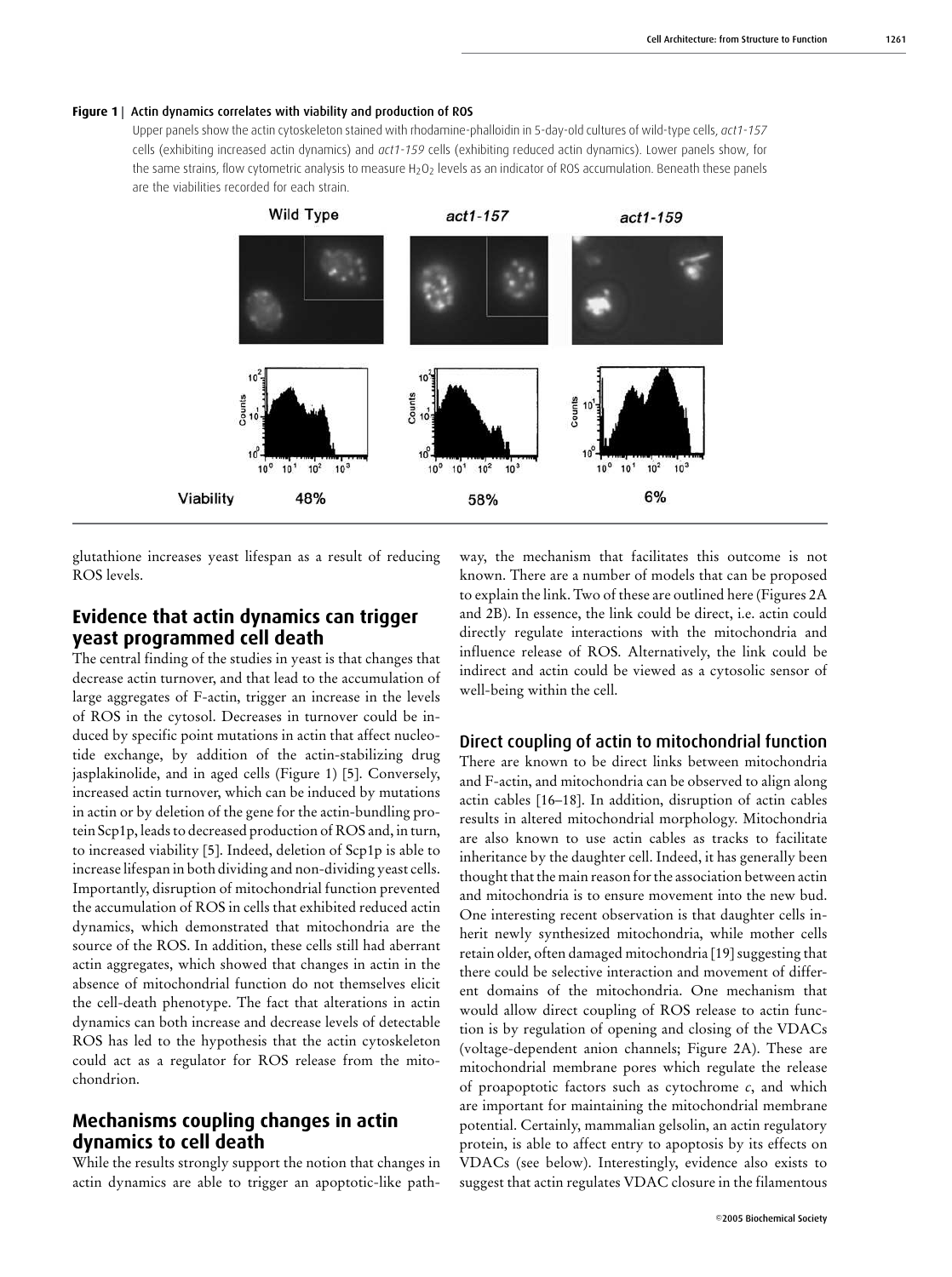#### Figure 2 | Models for coupling actin dynamics to apoptosis

(**A**) Direct regulation of ion channels. Results indicate that actin can be involved in the regulation of the VDAC, which has an important role in apoptotic cell death. Opening and closure of the VDAC is involved in regulating the permeability of the mitochondrial outer membrane. In an open, or proapoptotic, state, which occurs when the actin cytoskeleton is stabilized, the VDAC allows the release of apoptogenic proteins, such as cytochrome *c*, from the mitochondria. Closure of the VDAC, in response to a dynamic actin cytoskeleton, has been demonstrated to confer resistance to apoptotic stimuli. (**B**) Actin as a sensor of cell well-being. The Ras/cAMP pathway is highly conserved amongst eukaryotes. In yeast cells, the small G-protein Ras2, a homologue of mammalian oncogene *Ras*, regulates adenylate cyclase (Cyr1) that in turn catalyses synthesis of cAMP from ATP. cAMP then activates protein kinase A (PKA), which leads to the transcription of stress response genes. In healthy cells, repression of the Ras/cAMP pathway on exposure to stress appears to trigger remodelling of actin structures, which is proposed to be important for survival. Cells with aggregated F-actin appear to constitutively activate the Ras/cAMP pathway, which leads to elevated cAMP levels, mitochondrial dysfunction, ROS accumulation and cell death. In this situation, the Ras pathway no longer appears to be able to trigger appropriate actin remodelling, suggesting a block in the normal stress response pathway required to protect actin. Overexpression of PDE2 that decreases cAMP levels is able to rescue the actin clumping and also restores ROS to wild-type levels.



fungus, *Neurospora crassa* [20]. In purified mitochondria from *N. crassa*, addition of an actin-stabilizing drug, phalloidin, caused prolonged opening of VDAC pores and an increase in released ROS, suggesting that actin has a conserved role in cell death by regulating VDAC in eukaryotic cells.

#### Stress signalling, actin and apoptosis: actin dynamics as a sensor of cell well-being

Remodelling of the cytoskeleton in response to stress is a fundamental process in many eukaryotic cells. As a less dynamic cytoskeleton is unable to respond effectively to stress, it would be prudent in a population to remove cells with this non-responsive cytoskeleton (either in a tissue or in a colony of unicellular eukaryotes). Such a scenario requires that cells are able to couple a signalling pathway involved in cell viability to remodelling of the actin cytoskeleton, such that the pathway both regulates, and is regulated by, actin dynamics (Figure 2B). This pathway would determine whether a cell is maintained in a population by using actin dynamics as a biosensor of health. A recognized example of a pathway fulfilling these requirements is the Ras/cAMP pathway in *Saccharomyces cerevisiae*. In yeast, this pathway is a regulator of longevity and its negative regulation (repression) is essential for the response to environmental stresses [21]. Constitutive activation of the Ras pathway leads to a failure to up-regulate proteins that protect against oxidative stress, to mitochondrial dysfunction and to a reduced lifespan. An increase in lifespan has been noted in cells lacking Ras, as they have elevated levels of proteins that are involved in protecting against oxidative stress. The Ras pathway has also been shown to play a role in actin regulation [22]. Recent results support this idea and have revealed that the Ras/cAMP pathway and actin are able to interact to regulate oxidative stress and cell viability [23]. Cells that lack either of the two actin regulatory proteins, End3p or Sla1p, form large aberrant F-actin aggregates and also display phenotypes associated with overactivation of the Ras/cAMP signalling cascade. These include mitochondrial dysfunction, elevated ROS levels, reduced longevity and a failure to respond to nutritional stress. In support of Ras/cAMP overactivation as the cause of oxidative stress and cell death in these actin regulatory mutants, overexpression of *PDE2* (phosphodiesterase 2), a negative regulator of the Ras/cAMP pathway, can reduce ROS levels and restore viability to wild-type levels [23]. Therefore the activity of the Ras/cAMP pathway is responsive to the dynamic state of the actin cytoskeleton in yeast. In turn, overexpression of *PDE2* in these mutant cells alleviates the formation of actin aggregates indicating that the Ras/cAMP pathway also regulates actin dynamics. This result supports a cross-talk mechanism between the Ras/cAMP signalling pathway and the actin cytoskeleton, which modulates cell survival in yeast. Thus, less energetic, aged or mutated cells, which exhibit reduced cytoskeletal dynamics, cannot function to feed signals back to the Ras pathway, and would be eliminated from the population. Current studies are focusing on identifying further elements of this cell-death pathway.

#### **Actin, apoptosis and aging in mammalian cells**

Although the evidence from yeast studies clearly shows that changes in actin can induce release of ROS from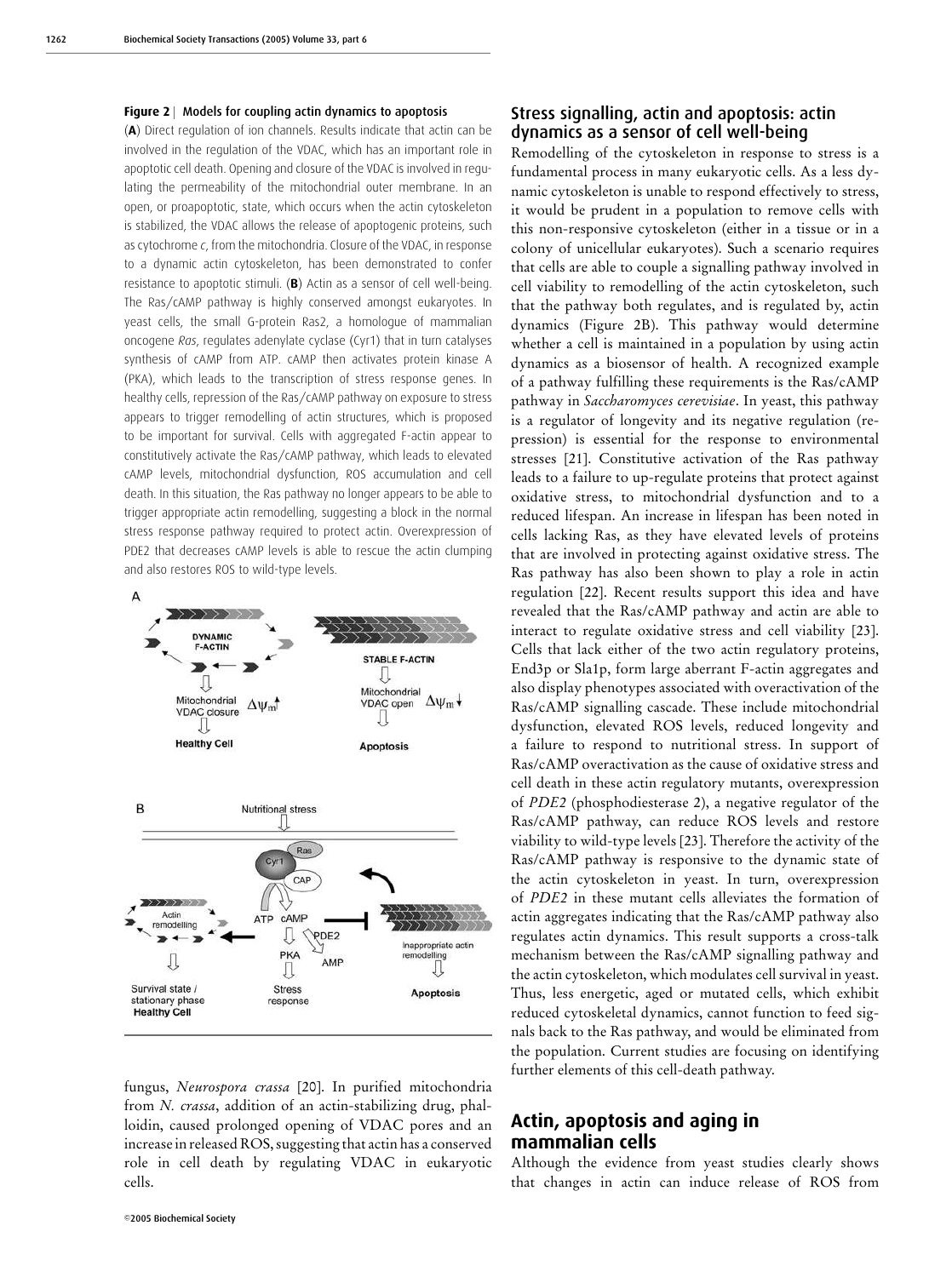mitochondria, the case in mammalian cells is less clear and some results present a conflicting picture. Part of the controversy might lie in the diverse range of cell types that have been investigated, and the assays used to detect cellular changes. Other complications include the fact that several actin isoforms are expressed, a lack of available actin mutants and that it is difficult to readily abrogate mitochondrial function. However, there is now a significant amount of circumstantial evidence that indicates a role for actin in triggering cell death and, potentially, aging, and that this function can lie upstream of mitochondrial ROS release.

A link between actin stabilization and aging is suggested by the finding that several screens to identify biomarkers of aging in mammalian cells have identified the SM22 protein [24–26]. SM22, which is also known as transgelin, cross-links actin filaments *in vitro* and is the mammalian homologue of yeast Scp1p [27,28]. Just as studies in yeast have shown that elevated Scp1p can cause inappropriate actin clumping and cell death, so studies in mammalian cells have observed that senescent cells have higher levels of SM22/transgelin. Additionally, reduced levels of SM22 have been reported in several tumour cell lines [29]. Further studies on yeast and mammalian cells might now shed light on the process of cell aging and, in particular, how this process is linked to the normal apoptotic pathway of cell death.

Some of the clearest results supporting links between actin and apoptosis pathways in mammalian cells come from studies using drugs that affect actin turnover. As in yeast, the addition of jasplakinolide induces very robust actin stabilization and rapidly leads to the accumulation of large F-actin aggregates. Concomitant with this reduction in actin turnover is the induction of a cell-death pathway [30,31]. While there might be some variability between cell types as to whether actin changes alone can induce apoptosis or whether there need to be additional stimuli, it is clear that, as in yeast, actin stabilization can induce cell death and this is mediated through changes involving mitochondria.

The best-studied physiological regulator of actin that also has a role in apoptosis is gelsolin. This protein is well characterized in mediating actin reorganization in response to changes in Ca<sup>2</sup><sup>+</sup> and phosphoinositides *in vivo* and has a demonstrated role in cell motility [32]. Overexpression of gelsolin has been shown to inhibit apoptosis in Jurkat cell lines in response to conditions that otherwise induce cell death [33]. Further investigation has revealed that gelsolin-mediated inhibition of apoptosis occurs by blocking the loss of mitochondrial membrane potential and also by preventing caspase activation. A fraction of gelsolin co-localizes with mitochondria, indicating that its role in regulating the mitochondrial potential might occur through a directbinding mechanism [34]. Recent studies using neuronal cells have correlated the anti-apoptotic role of gelsolin with its dynamic actions on the actin cytoskeleton, and have demonstrated that the key role of gelsolin in protection from apoptosis is its ability to enhance actin depolymerization [35]. Overexpression of gelsolin is likely to increase the turnover of actin and reduce the overall stability of the actin cytoskeleton,

which makes the situation analagous to the effect of the *scp1* deletion or the actin-destabilizing mutation (*act1-157*) in yeast [5].

#### **Summary**

The actin cytoskeleton is known to be crucial in mediating cell responses to both internal and external signals. Central to its function is its dynamic structure and its ability to be reorganized into distinct structures that are suitable for particular tasks within the cell. Defects in the ability to regulate the dynamics of actin are therefore likely to have detrimental effects on cell function. Therefore it may not be surprising that a cell that has lost the ability to signal to, and reorganize, its actin experiences a signal for cell death. The exact role for actin in the pathway remains unclear. Whether actin itself can regulate channels in the mitochondria and directly regulate the onset of apoptosis, or whether the effect of actin aggregation is sensed by the mitochondria through indirect pathways, are two questions under investigation.

K.R.A. and C.W.G. are supported by a Medical Research Council (MRC) senior non-clinical research fellowship to K.R.A. (G117/394).

#### **References**

- 1 Adams, A.E.M. and Pringle, J.R. (1984) J. Cell Biol. **98**, 934–945
- 2 Pruyne, D., Legesse-Miller, A., Gao, L., Dong, Y. and Bretscher, A. (2004) Annu. Rev. Cell Dev. Biol. **20**, 559–591
- 3 Kaksonen, M., Sun, Y. and Drubin, D.G. (2003) Cell (Cambridge, Mass.) **115**, 475–487
- 4 Ayscough, K.R., Stryker, J., Pokala, N., Sanders, M., Crews, P. and Drubin, D.G. (1997) J. Cell Biol. **137**, 399–416
- 5 Gourlay, C.W., Carpp, L.N., Timpson, P., Winder, S.J. and Ayscough, K.R. (2004) J. Cell Biol. **164**, 803–809
- 6 Ayscough, K.R. and Drubin, D.G. (1996) Annu. Rev. Cell Dev. Biol. **12**, 129–160
- 7 Wertman, K.F., Drubin, D.G. and Botstein, D. (1992) Genetics **132**, 337–350
- 8 Lai, C.-Y., Jaruga, E., Borghouts, C. and Jazwinski, S.M. (2002) Genetics **162**, 73–87
- 9 Smeal, T., Claus, J., Kennedy, B., Cole, F. and Guarente, L. (1996) Cell (Cambridge, Mass.) **84**, 633–642
- 10 Madeo, F., Herker, E., Maldener, C., Wissing, S., Lachelt, S., Herlan, M., Fehr, M., Lauber, K., Sigrist, S.J., Wesselborg, S. et al. (2002) Mol. Cell **9**, 911–917
- 11 Wissing, S., Ludovico, P., Herker, E., Buttner, S., Engelhardt, S.M., Decker, T., Link, A., Proksch, A., Rodrigues, F., Corte-Real, M. et al. (2004) J. Cell Biol. **166**, 969–974
- 12 MacLean, M., Harris, N. and Piper, P.W. (2001) Yeast **18**, 499–509
- 13 Tissenbaum, H. and Guarente, L. (2002) Dev. Cell **1**, 9–19
- 14 Fabrizio, P., Battistella, L., Vardavas, R., Gattazzo, C., Liou, L.L., Diaspro, A., Dossen, J.W., Gralla, E.B. and Longo, V.D. (2004) J. Cell Biol. **166**, 1055–1067
- 15 Herker, E., Jungwirth, H., Lehmann, K.A., Maldener, C., Frohlich, K.-U., Wissing, S., Buttner, S., Fehr, M., Sigrist, S. and Madeo, F. (2004) J. Cell Biol. **164**, 501–507
- 16 Boldogh, I., Vojtov, N., Karmon, S. and Pon, L.A. (1998) J. Cell Biol. **141**, 1371–1381
- 17 Read, E.B., Okamura, H.H. and Drubin, D.G. (1992) Mol. Biol. Cell **3**, 429–444
- 18 Simon, V.R., Karmon, S.L. and Pon, L.A. (1997) Cell Motil. Cytoskeleton **37**, 199–210
- 19 Aguilaniu, H., Gustafsson, L., Rigoulet, M. and Nyström, T. (2003) Science **299**, 1751–1753
- 20 Xu, X., Forbes, J.G. and Colombini, M. (2001) J. Membr. Biol. **180**, 73–81
- 21 Rolland, F., Winderickx, J. and Thevelein, J.M. (2002) FEMS Yeast Res. **2**, 183–201